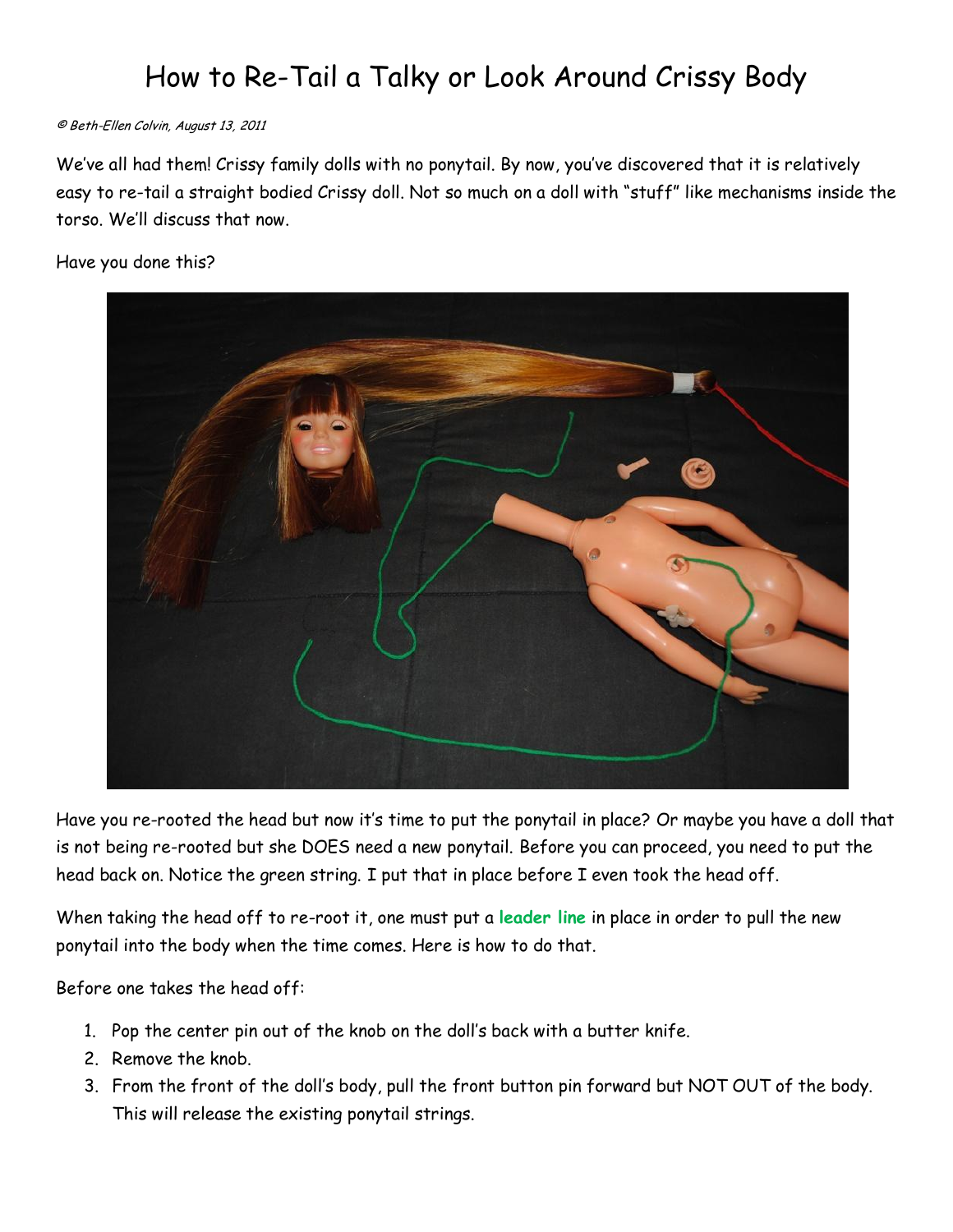- 4. Using a pair of needle nose pliers (your best friend in this process), grasp the strings of the ponytail and pull them out through the back of the doll in order to have the strings at your disposal.
- 5. Now unknot the strings. You may need to pull the strings way out from the doll"s body to do this.
- 6. Tie a 2 foot piece of **yarn or twine** to the ends of the strings.
- 7. Pull the "tail out of the top of the head but LEAVE THE **LEADER STRING** HANGING OUT OF THE BACK OF THE DOLL"S BODY AND OUT OF THE TOP OF HER HEAD.
- 8. Perhaps you"d like to tie the ends of the **yarn or twine** together so they don"t get lost inside the doll"s body. Now set her, her knob and her pin aside.

You can pull her new ponytail in place without putting her head on first. I do not recommend that. It is hard to get the ponytail through the inside of her head.

If you have taken off her head, and now you"ve got to put it back on with the **leader twine** in place, no worries. Just set your needle nose pliers aside and have them handy. Heat up the base area of the doll"s head, either by dunking in boiling water (and drying off quickly) or using a hot blow dryer. Caution! Heat may melt the doll"s foundation hair so use care. Using your needle nose pliers, guide the **leader twine** through her neck hole and out the top of her head. Put the head back on over the neck cone. If the head"s vinyl is still soft, this is easy to do. Grasping the head with the pliers can help you pull it over the cone.

Now, her head is back on and the **leader twine** is still in place (one end out of her back; one out the top of her head).



This is what it should look like.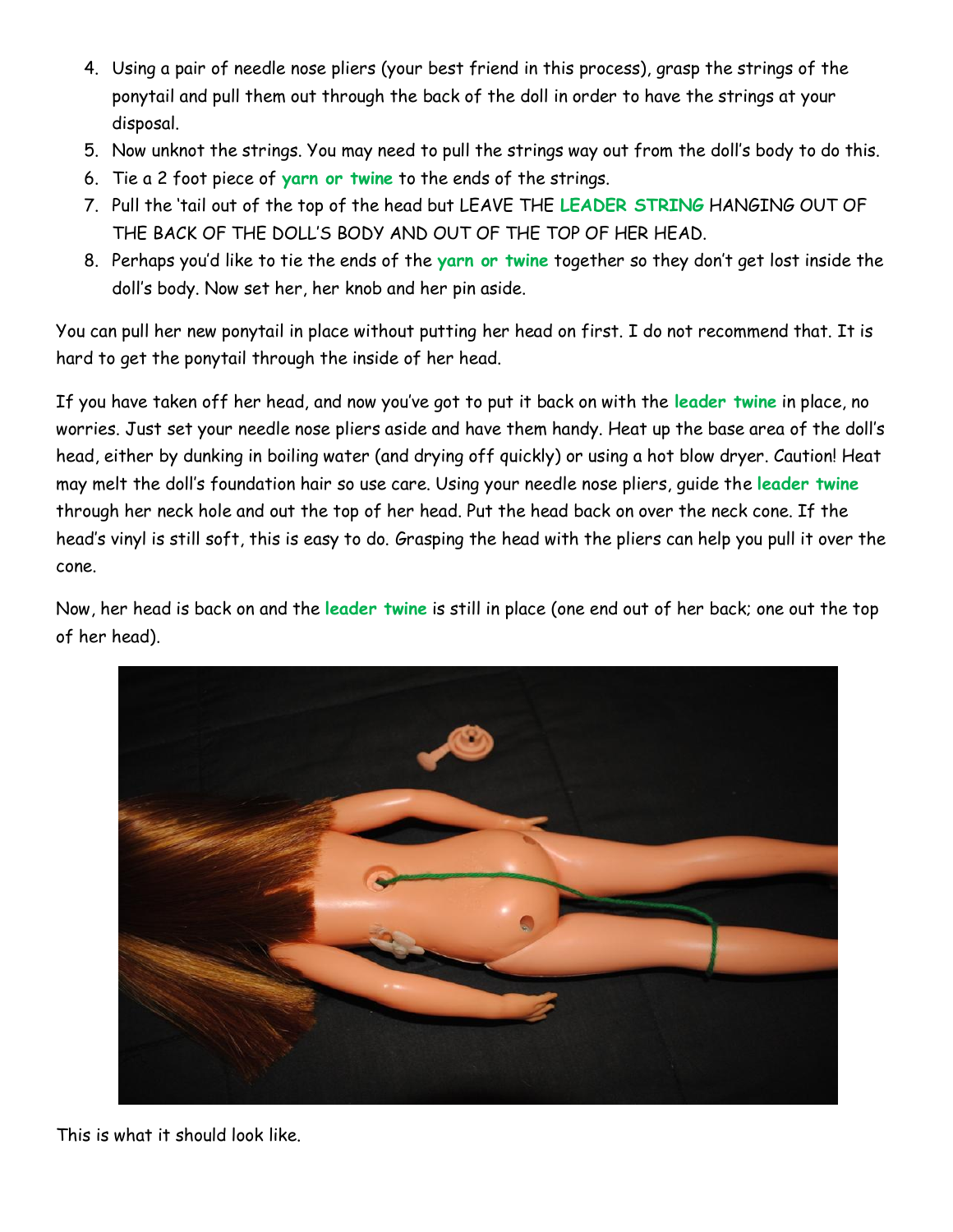Now take the new **ponytail with its strings** in place and tie both strings to your **leader twine** (at the top of her head). Pull the **leader twine** back down and out through the doll"s back. This will bring the new **ponytail's strings** out through the back hole.



For this demonstration, I used **red twine** on the doll"s ponytail and my **leader twine** is **green**. Notice how the new ponytail strings are hanging out of the doll"s back.

Unknot the ponytail **strings** and the **leader twine**. Pull the **ponytail tail strings** until the base of the ponytail is now slightly inside of the doll"s head. Mark on the **ponytail strings** with a pen (real close to the doll"s back) where the knot should be. It literally should be marked right at the doll"s back. Pull back slightly to give yourself some **string** to work with.

Now, from the front, push the front button pin into the doll so it comes out the back.

You will be tying the **ponytail strings** around one of the posts on the pin. See picture below.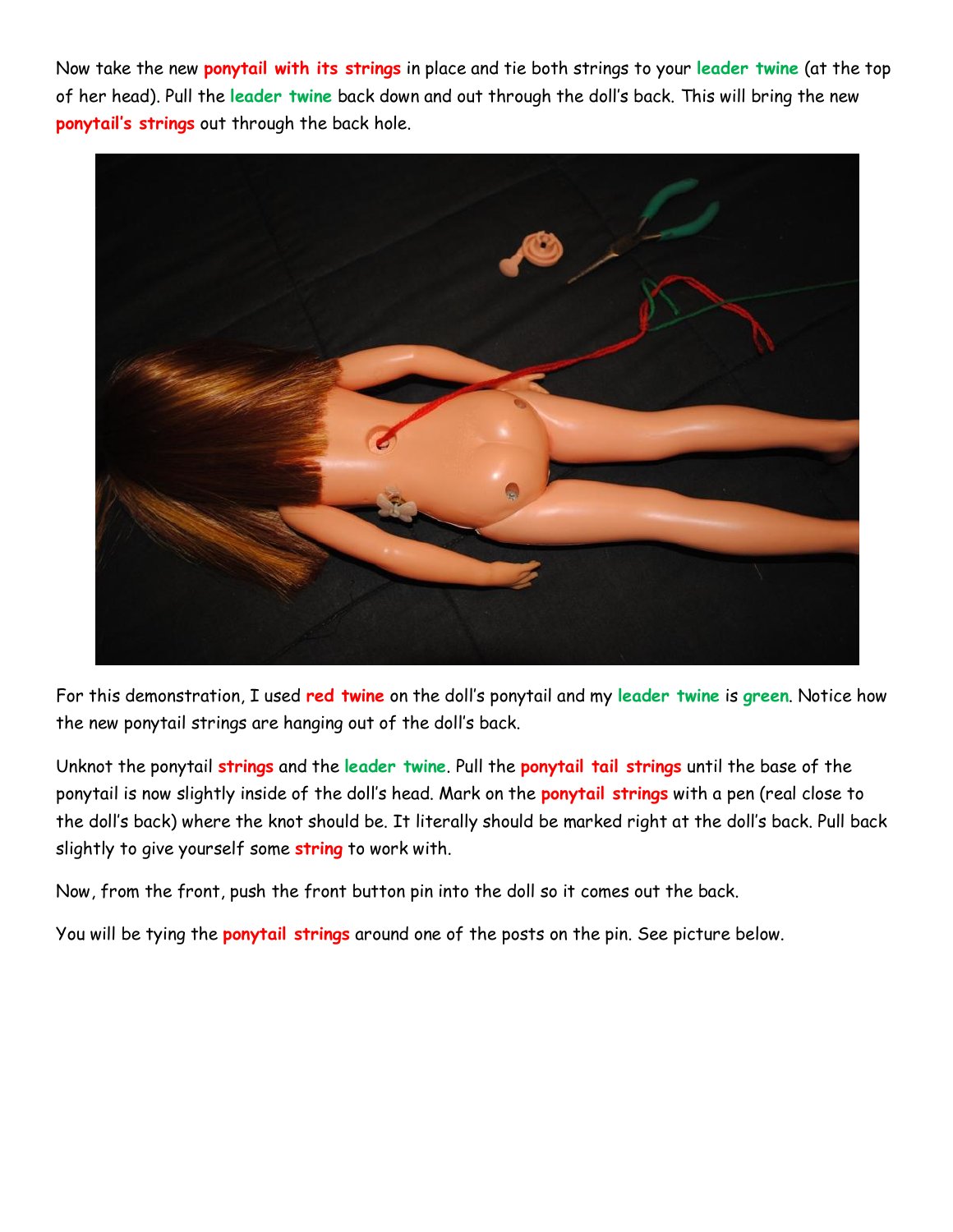

**Ponytail strings**, one in between the pin posts and one outside of the posts.



Notice that the **strings** are knotted. Trim the ends off a bit.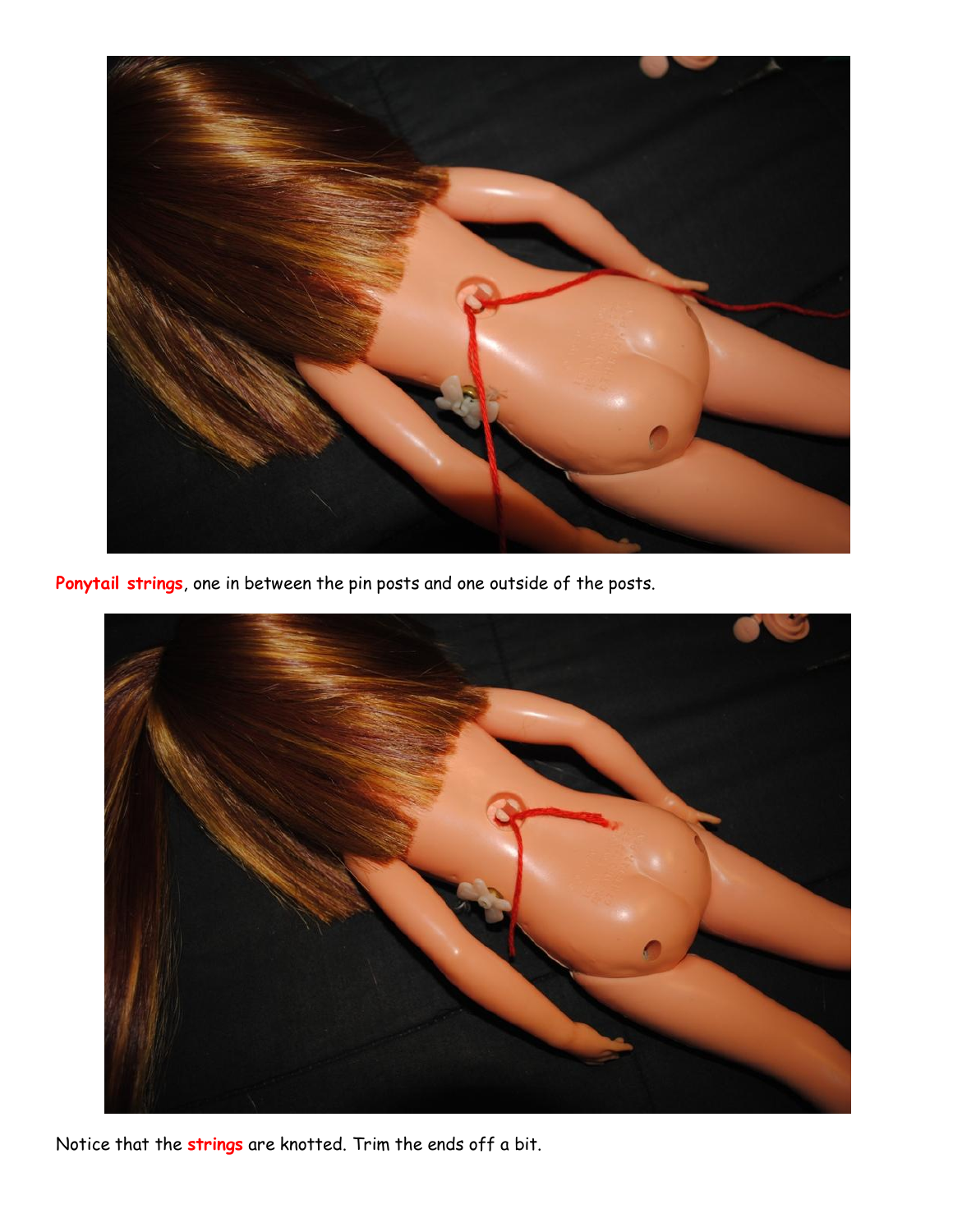

Using the needle nose pliers to poke the **string** and knot back into the body.



Put the knob on first, and then push the pin in place. Now try it out! The ponytail will grow and retract as it should. If for some reason the rubber band at the base of the ponytail is showing at the top of her head, then you did not knot the ponytail strings in the right place. Simply take out the pin, remove the knob, grasp the strings with the pliers and adjust the knot"s location.